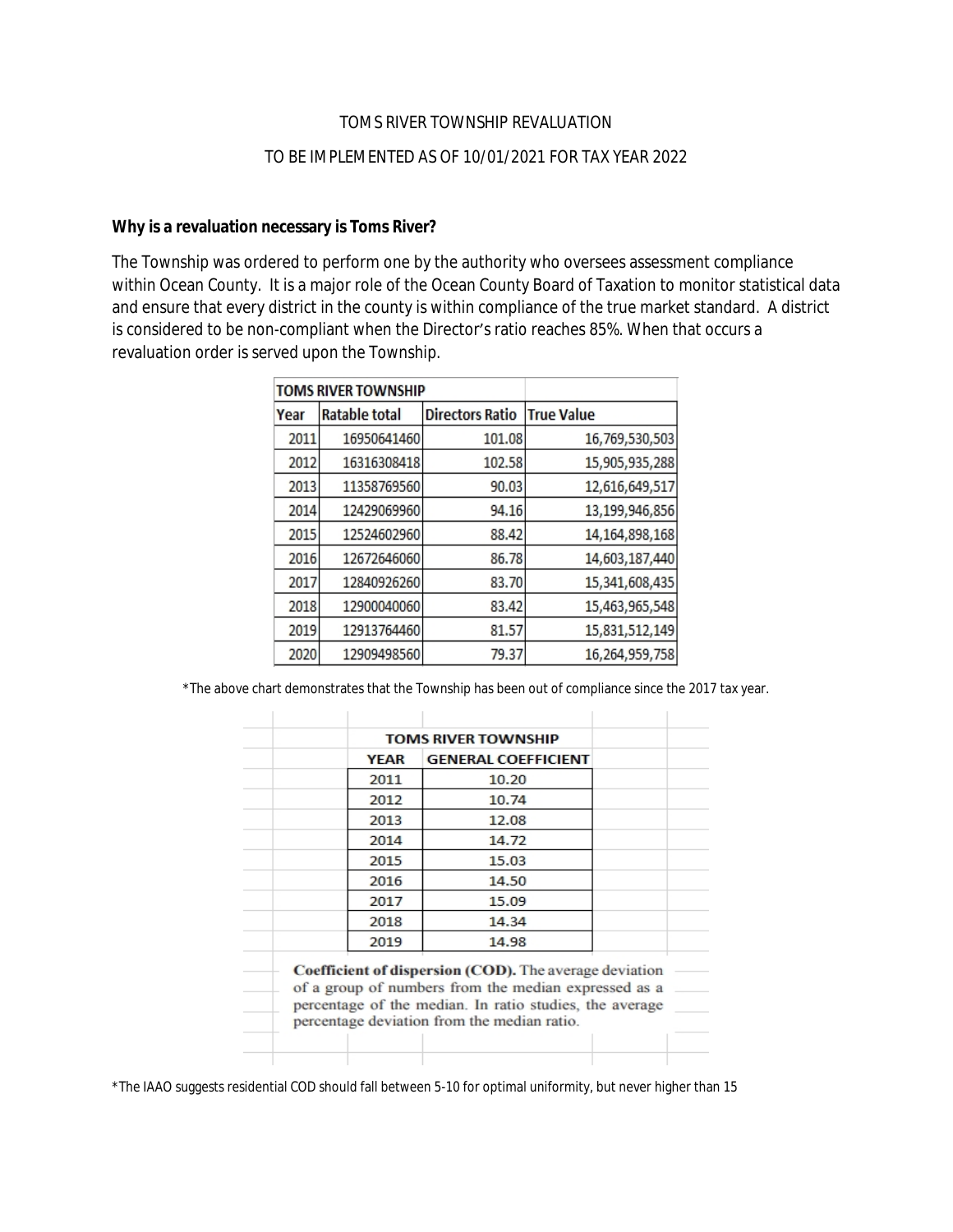## **Timeline Since the County and State Order was Received**

Below are the significant events after the Township became non-compliant regarding the ratio study, triggering the order.

- January 17, 2018... The initial order to perform a Revaluation was received by the Township. The order mandated that revaluation project be implemented for the **2020 t**ax year.
- August 27, 2019.... The Township applied for a one year extension. This request was based on staffing issues within the Assessor's office and delays with Tax Map approval by the New Jersey State Division of Taxation.
- September 12, 2019.… The one year extension ( **to the 2021 tax year**) was approved by the Ocean County Tax Board. As required by law, a letter was then sent to the Director of the Division of Taxation of NJ for that agency's approval.
- February 14, 2020.... The Tax Map of Toms River Township was approved by the New Jersey Divison of Taxation.
- $\blacksquare$  March 16<sup>th</sup>, 2020.... The bid specification for the revaluation project was advertised to qualified firms.
- April 2<sup>nd</sup>, 2020.... A second extension (**to the 2022 tax year**) was sought and granted granted by the tax board. This extension was based on the inability to complete the project with the time remaining.
- April  $8th$ , 2020... The opening of the bids was cancelled as a reaction to COVID-19.
- April-June, 2020... The Township "paused" to monitor the general health of the economy following the outbreak of COVID-19, and inquired into a third extension to permit the economy time to "return to normal" in light of the Covid-19 pandemic. The Township was advised that no further extensions would be considered.
- June, 2020... The Township was contacted by the Office of the Attorney General of NJ for not progressing the project.
- June 12, 2020... The bid specification for the revaluation project was advertised a second time.
- $\bullet$  July,  $8<sup>th</sup>$  2020... Proposals were returned for a second time.
- July 28<sup>th</sup>, 2020.... The revaluation contract was awarded to Professional Property Appraisers after a consensus was reached of the review committee.

## **But what about COVID-19? Isn't the real estate market in trouble due to the global pandemic?**

Initially this was a concern of the Township officials. The original bids (also referred to as RFP's) were set to be opened on April  $8<sup>th</sup>$ , 2020 during the peak of the pandemic in New Jersey. The Township decided to cancel the public opening of the RFP's and pause. Since the initial opening was cancelled, the market data has been monitored closely.

# **Year Over Year Comparison**

This Year: 3/1/2020 to 8/1/2020 Last Year: 3/1/2019 to 8/1/2019 For: 8/5/2020

Property type Residential; Status of 'Closed'; County of 'Ocean'; Municipality of 'Toms River Twp (TOM)'.